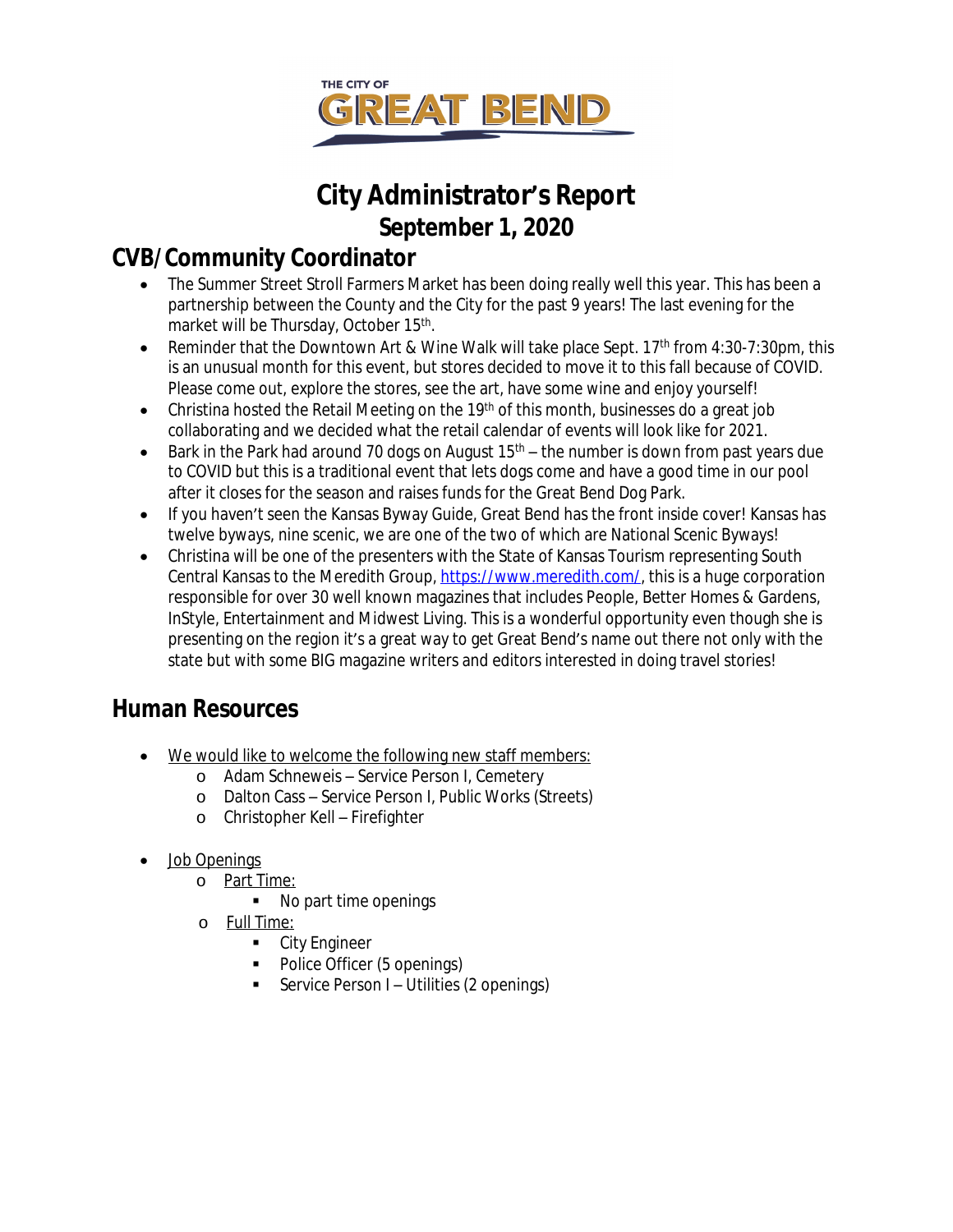

## **Network Administrator**

- Set Chief-pc at Fire Station 2 to domain login to match Fire Station 1 login process
- Switched Meeting-pc at Fire Station 2 to domain login to match Fire Station 1 login process
- Programmed door phone to ring out at Fire Station 2 instead of Fire Station 1
- Testing Drive Strike software to be able to lock and wipe lost or stolen mobile devices will test offline mode before making decision with software
- This week moving connections and adding better switch for Water Treatment Plant
- Added Antenna at Street Department with booster to help cell coverage
- Looking into adding additional internet drops for other areas in the zoo
- Completed cable drops and HDMI drops for break out rooms and offices for Eco Devo at Event Center – getting new faceplates and keystones to match wall
- Nex-tech has setup phone new lines and punched down new block for phone lines for additional rooms at Event Center
- Speakers with sound system and microphones for break out rooms at Event Center are scheduled to be installed the week of September 7<sup>th</sup>
- Disaster Recovery Plan has been reviewed currently working on adding insurance information and other miscellaneous items

# **Public Lands**

- Wetlands Waterpark wrap up another safe season. Special thanks to Megan and staff for a job well done.
- Maintenance, and winterizing of the facility is ongoing.
- 11 benches purchased by the Kiwanis were install at Veterans park.
- 10 of the casings for the new ball field lights are installed.
- Staff continues working with the contractor locating, repairing, and moving irrigation lines as needed.
- Accurate mapping of the lighting project is being perform.
- Supported 18 functions.
- Assisted Public Works with an abatement.
- Public Lands and Public Works are working together to be more efficient with the mowing of city properties.
- Staff has converted several office lights to LED.
- Repairs/ reconstruction of the fishing docks will begin in September.
- Annual inspections and repairs of the Christmas decorations have begun.

# **Public Works**

#### **Property Maintenance Enforcement**

- 310 Complaints this month with 58 being citizen reported
	- o 71 complaints for trash/refuse
	- o 67 complaint for motor vehicles
	- o 166 complaints for overgrown vegetation
	- o 1 complaint for illegal dumping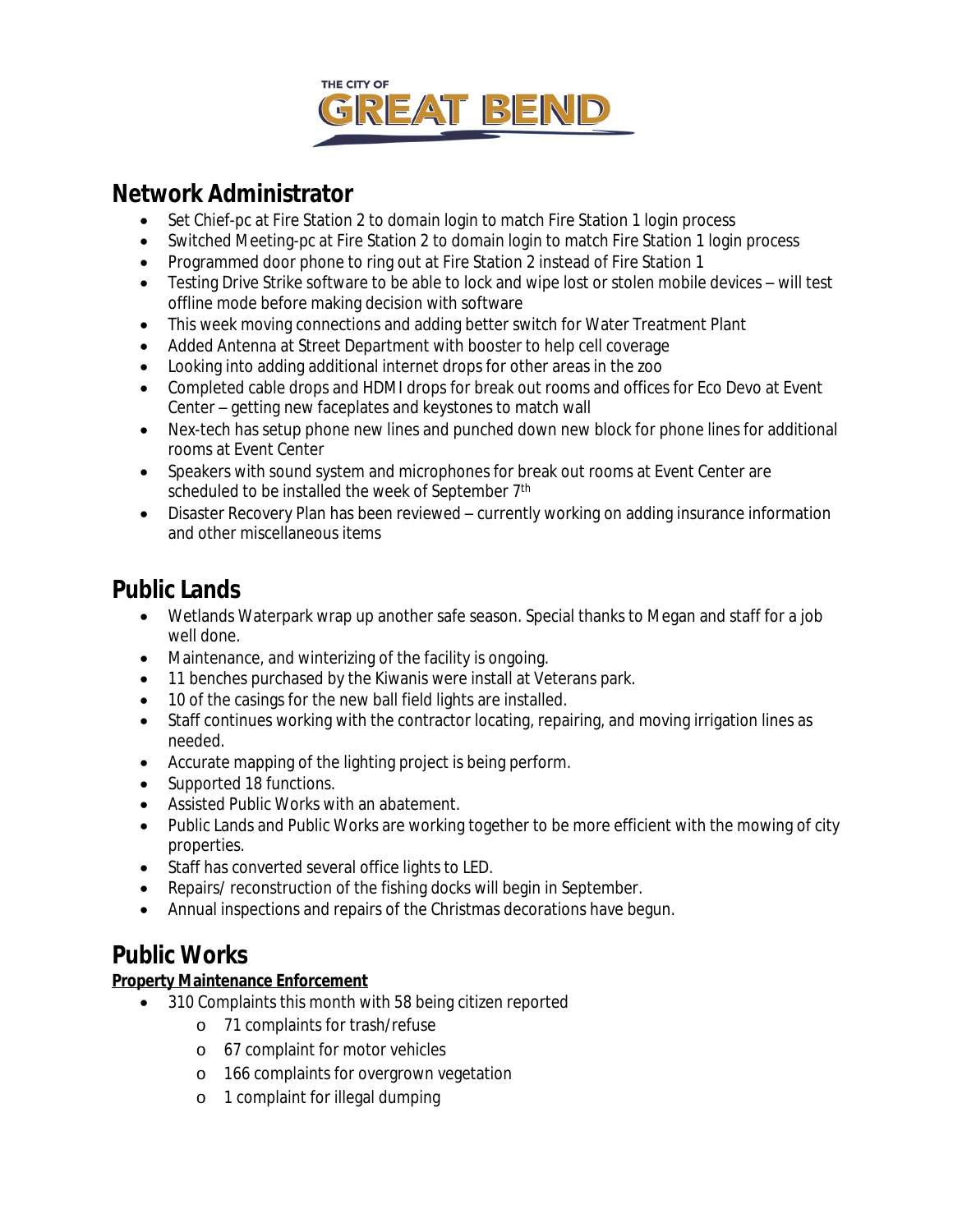

- o 4 complaint for minimum standards
- o 0 complaint was investigated, and no violations were found
- o 1 Structure Fire
- o 0 complaints for graffiti
- 273 Abatement notices sent out (All Vegetation)
- 40 Abatements performed
- **157 Cases closed per citizen compliance (did not abate or go to council)**
- 14 Motor vehicles were brought into compliance

#### **Street Department**

- **Concrete**
	- o Currently working of Frey street
	- o 28<sup>th</sup> and Williams Storm Box Cap and Inlet repaired
- **Asphalt**
	- **o** Repair patches for upcoming residential street resurfacing on Washington and Morton
		- $\blacksquare$  39.29 tons
- **Potholes**
	- **o** Airport patching
		- Parking lot and entrance
	- **o** Random pothole patching
- **•** Signs and Lights
	- **o** Painted the school crosswalks around schools (9) 50 gallons of white paint 12 bags of beads
	- **o** Programed 21 school flashing lights
	- **o** Designed temporary traffic control for 12<sup>th</sup>/Washington and 12<sup>th</sup>/Frey
	- **o** 3 New cameras set up for Broadway and Patton that replaced in ground loops
	- **o** Made new hazards signs for WPC
	- **o** Set up 3 new streetscape posts to replaced damaged posts
	- **o** 10th and Harrison painted yellow and made 4 signs- No U-turn, No Left turn, Left arrow with the word McDonald's, and a Turn Left on Harrison for McDonald's
	- **o** 4 security camera signs and 6 regulatory signs for the compost site.
	- **o** Replaced 3 sets of street markers
- **Compost Site**
	- o Hauled trees from public area for 5 days
	- o Hauled grass from public area for 3 days at 136 loads
	- **o** Rolled ashes for 5 days to make sure no hot spots
	- **o** Employees are working weekends to mix windrows, push up trees and grass
- **Street Sweeping**
	- **o** Elgin
		- $\blacksquare$  3 days
		- $\blacksquare$  150 Blocks of 10<sup>th</sup> street
		- Starting August 27 will work on downtown and on Friday the  $28<sup>th</sup>$  will do the Library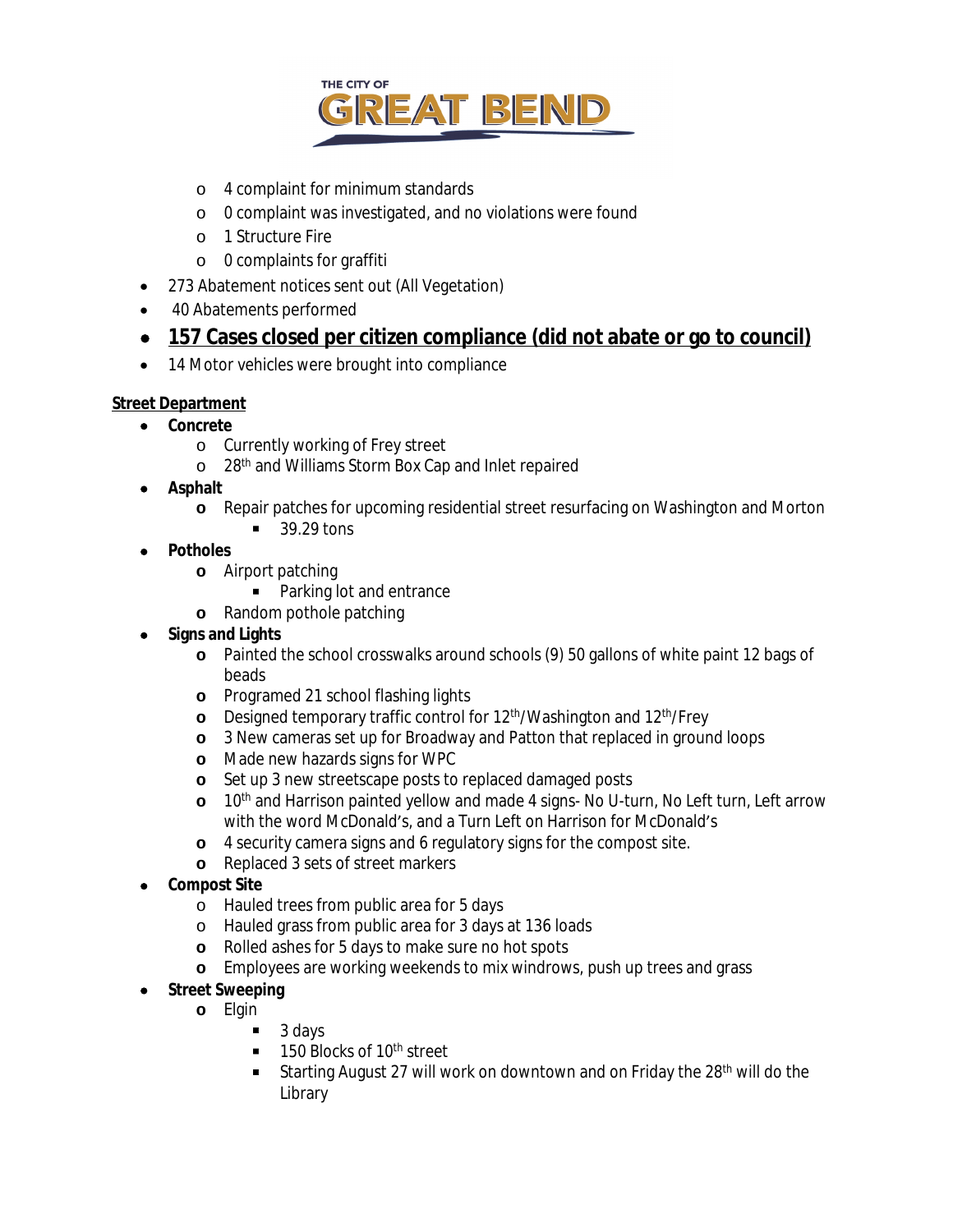

- **o** Tymco
	- 1 day
	- 37 blocks of residential
	- Cleaned 2 spills
		- Broadway and Patton (woodchips)
		- $\bullet$  10<sup>th</sup> -Harrison to Holland (sand)
- **Blading**
	- **o** 14 ½ blocks of streets, 3 loads of sand
	- **o** 5 blocks, 4 loads of sand, 8 loads of millings
- **Ditches**
	- o Used new mower attachment to mow 3rd street ditch
- **Catch Basins**
- **Flood Control**
	- **o** Continued Mowing
- **Mosquito Fogging**
	- **o** August 6<sup>th</sup> fogged 4hrs
	- **o** August 13th fogged 4 hrs
	- **o** August 20<sup>th</sup> fogged 4 hrs
- **Notes:**
	- o 10<sup>th</sup> and Harrison delineators were put up
	- o We took bikes from the police station to the Oxford House
	- o Helped with two abatements. Utilizing two employees and a loader and dump truck
	- o Request for bids were sent out for Street Resurfacing on Washington, Morton, and Stone street, also for 2020 crack sealing, also bids for storm box replacement.

#### **Engineering**

- Worked on Estimating and planning for 2020 Street Resurfacing Project. Plans and Specifications are prepared and up for Bidding.
- Working on Attributes for GIS layers on Storm, Sewer and Drainage Ditches.
- Working on Street Repairs and Maintenance Assessments on couple Minor and Local Streets.
- Working on Reviewing plans for East  $10<sup>th</sup>$  projects and CCLIP Project plans for 2021. Submitted our Suggestions and Reviews.
- Worked on a Sidewalk Replacement Program and Sidewalk was Permitted for Construction Service at 1906 Willow Lane and was inspected and worked for a reimbursement.
- Working on the Right of Way use Agreement for the City on Signs.
- Letters for the Concrete Companies Regarding Washouts was sent.

#### **Utilities**

• Wastewater yearly Progress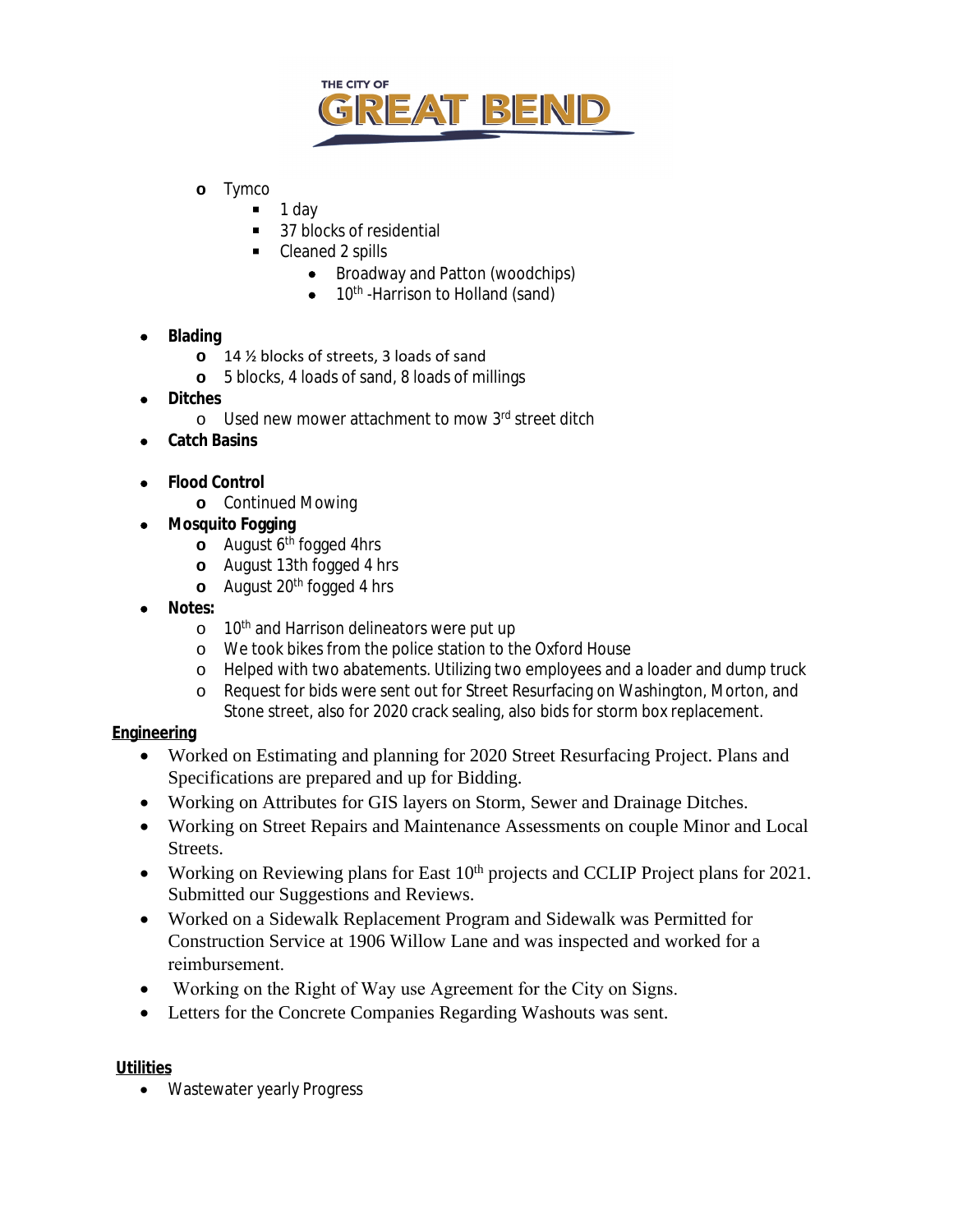

|                          | 2020 Actual | 2020 Goal | % Completed |
|--------------------------|-------------|-----------|-------------|
| o Clean storm lines      | 24.777      | 25.000    | 99%         |
| o Clean sanitary lines   | 143.918     | 100.000   | 143%        |
| o manholes rehabilitated | 14          | 13        | 110%        |

• Water yearly Progress

|                            | 2020 Actual | 2020 Goal | % Completed |
|----------------------------|-------------|-----------|-------------|
| o Change out fire hydrants |             |           | 20%         |

- Projects in Motion
	- o Collecting bids for plant projects.
	- o Scada (Approved and being developed)
	- o Pista Grit System (Approved)
	- o UV Channel (Approved)
	- o North Anoxic Zone Mixer
	- o Secondary wet well pumps and VFD
	- o Muffin Grinder
	- o Primary wet well pump riser repairs (Waiting for JCI)
	- o Preparing Lift Station RFP's
	- o Ongoing research on WWTP's ability to meet EPA guidelines on Phosphorous and **Nitrates**
- Projects completed
	- o Industrial Waste Hauling Suspended
	- o Sewer Camera installed in van. Generator being serviced
- WATER WELLS
	- o Mowed, Trimmed, and Sprayed
- o WATER DISTRIBUTION
	- **Installed 0 new service.**
	- Replaced 0 service.
	- 41 meters replaced.
	- 19 Service Leaks
	- **1 Hydrant Repair**
	- All Hydrants Flushed for the year
- o STORMWATER
	- Cleaned 6449 feet.
	- Cleaned 0 catch basins.
- o SANITARY SEWERS
	- Cleaned 17095 feet.
- o WASTEWATER PLANT
	- **Monthly report to KDHE**
- o Locates
	- $-146$

# **Fire/EMS/Inspection**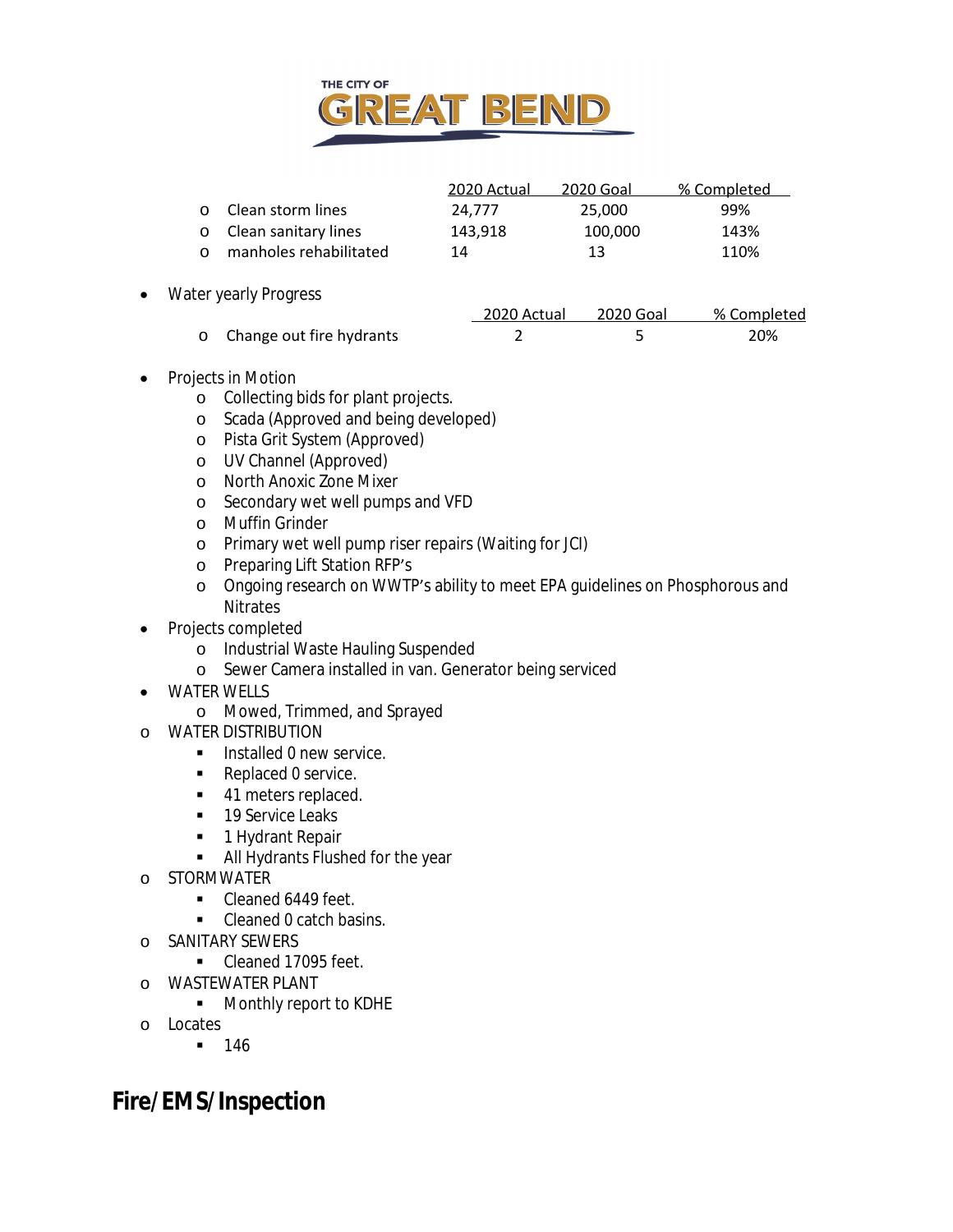

Fire/EMS/Inspection/Code Enforcement

- Chief McCormick participated in the Board of EMS meeting.
- Chief McCormick participated in the Barton County ESF8 Meeting.
- Chief McCormick participated in a Safety Meeting.
- Chief McCormick participated in the County Q & I.
- Chief McCormick participated in the Homeland Security meeting.
- Chief McCormick participated in the Emergency Reporting Users Group Update meeting.
- Chief McCormick, Captain Stansfield, Firefighter Jenkins and Firefighter Cook attended the Basic Swiftwater Boat Operator Class. Deputy Chief Smith and Engineer Stewart also attended to become Instructor Certified.
- Chief McCormick participated in the Task Force 5 Chief's Meeting.
- Inspector Burns spoke at the monthly Kiwana's meeting.
- Chief McCormick participated in the Trauma Council meeting put on by Clara Barton Hospital.
- **Employees participated in the departments Q & I meeting.**
- Building Inspections issued the building permit for Wheatland Electric's new office/warehouse building.
- Fire Inspections Activity for August

|                                      | 2019 | 2020 |
|--------------------------------------|------|------|
| <b>Commercial Building Inspected</b> | 25   |      |
| Daycare / Schools                    |      |      |
| <b>Fire Extinguisher Demos</b>       |      |      |
| <b>Violations Found</b>              | 44   | 162  |

Department Activity for August *(2020 Figures represent 8/1 to 8/30)*

|                               | 2019             | 2020             |
|-------------------------------|------------------|------------------|
| <b>Fire Incidents</b>         | 46               | 31               |
| <b>EMS Incidents</b>          | 191              | 172              |
| <b>Total PT Contacts</b>      | 190              | 182              |
| <b>Carbon Monoxide Calls</b>  |                  | 0                |
| <b>Average Response Time</b>  | 4 mins. 18 secs. | 3 mins. 44 secs. |
| <b>Average Turnout Time</b>   | 46 secs.         | 42 secs.         |
| <b>Overlapping Calls</b>      | 25.74%           | 24.63%           |
| <b>Year to Date Incidents</b> | 1,472            | 1,516            |

Building Inspection *(2020 Figures represent 8/1 to 8/30)*

|             |                 | August 2019 |              |              |                 | August 2020 |              |             |
|-------------|-----------------|-------------|--------------|--------------|-----------------|-------------|--------------|-------------|
|             | <b>Building</b> | Plumbina    | Electrical   | Mechanical   | <b>Building</b> | Plumbina    | Electrical   | Mechanical  |
| Commercial  |                 |             |              |              | 10              |             |              |             |
| Residential | 35              | 13          |              |              | 58              |             |              |             |
| Estimated   |                 |             |              |              |                 |             |              |             |
| Cost        | \$333,809.00    | \$15,382.00 | \$100,404.00 | \$186,332.00 | \$5.927,060.00  | \$7,150.00  | \$150,113.00 | \$88,542.00 |

### **Police**

 08/03/2020 LT. SETTLE delivered 45 bicycles to the Ellsworth Prison for their prisoners to re-use. These bikes were not sold during the last Purple Wave Auction because no one placed a bid on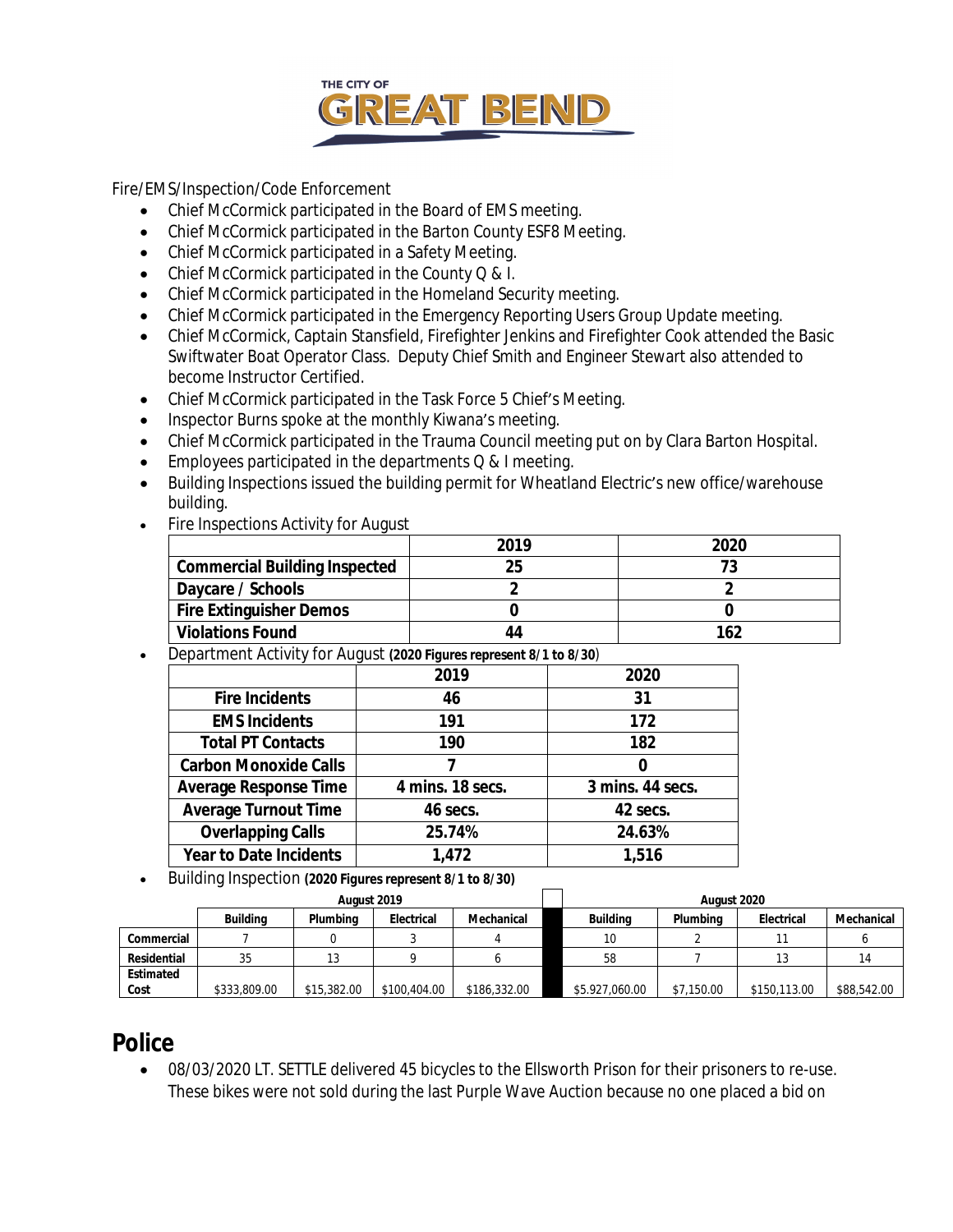

them. They were delivered to the Ellsworth Prison to make room at GBPD. GB Public Works supplied the truck and trailer for the trip. Thanks to Jason and James.

- 08/06/2020 Chief Bailey attend the Sheriff & Chiefs meeting in Claflin Ks. Discussed were current events, crime issues, election results and COVID 19.
- 08/08/2020 GBPD Officer Amber Kai graduated KLETC. Officer Kai is currently working as a Patrol Officer on Sgt. Jefferson Davis shift.
- 08/07/2020 Municipal Court was closed due to precaution of COVID. Court will POSS. re-open later this month.
- GBPD is 4 officers short. GBPD staff is currently conducting back- ground checks on some applicants.
- GBPD has several applicants testing at the end of this month also.
- 08/21/2020 Barton County Appreciation BBQ sponsors gave a donation to the F.O.P. for \$5000.00 and a \$500.00 donation towards the purchase of a new GBPD K-9 Bite suit. Thanks to all the sponsors of the event and for the donations.
- $\bullet$  USD #428 started school on Aug. 27<sup>th</sup>, 2020. School zones are back being enforced. The GBPD two School Resource Officers (SRO) are back in the schools.
- From 08/28/2020 to 09/01/2020 GBPD Officers are training on the 800 MHz radio system by using the 800 portable radios on shift, on a trial basis. On 09/02/2020 the portable radios and the unit radios will then be sent to Mobil Radio Service (Great Bend) for final programming and installation of the radios into the GBPD Police units. GBPD will go to the 800 MHz system as soon as everything is complete.
- GBPD received three of the Council approved 2020 police units today (08/31/2020) the  $4<sup>th</sup>$  is on its way. Thank You.
- **AUG. 01 to 31ST 2020 GBPD stats:**
	- Total Cases Reported : 193
	- Criminal cases reported: 174
	- Accident cases reported: 19
	- Narcotic Violations:.... 06
	- Citations Issued:......... 94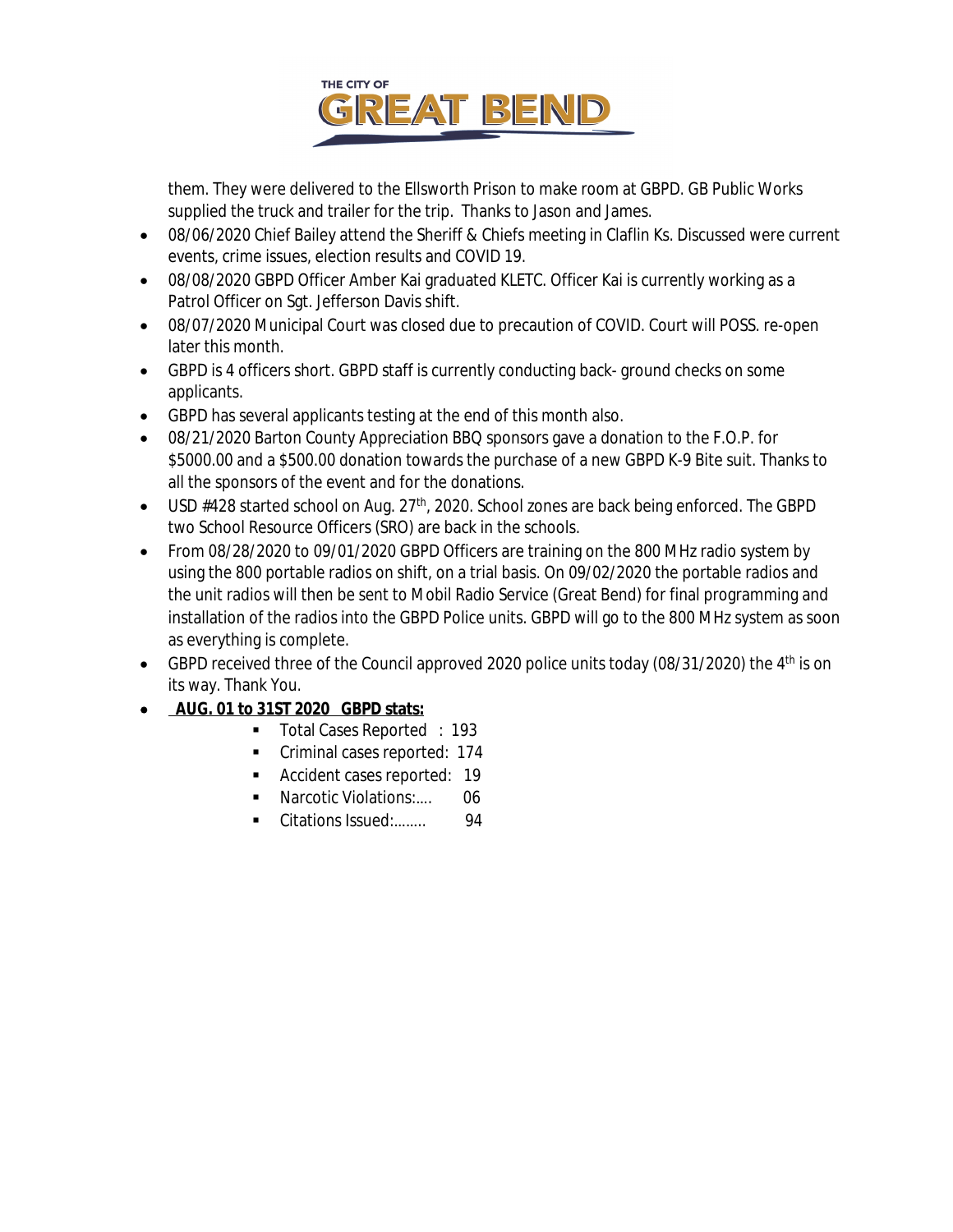

|       |                              |                 |       | 2019 Year to Date            | $\boldsymbol{0}$ |
|-------|------------------------------|-----------------|-------|------------------------------|------------------|
|       |                              |                 | 31.6% | Unsolved                     | 533              |
|       | <b>GREAT</b>                 |                 | 1.2%  | Unfounded                    | 21               |
|       |                              |                 | 5.3%  | <b>Outside Agency Assist</b> | 89               |
|       |                              |                 | 10.7% | <b>NA</b>                    | 181              |
| 20    |                              |                 | 3.6%  | <b>LOP</b>                   | 60               |
|       |                              |                 | 2.8%  | County Atty-Juvenile         | 48               |
|       |                              |                 | 2.9%  | County Atty-Adult            | 49               |
|       |                              |                 | 5.4%  | <b>City Atty</b>             | 91               |
|       |                              |                 | 3.3%  | Arrest-Juvenile              | 55               |
|       |                              |                 | 25.1% | Arrest-Adult                 | 423              |
|       |                              |                 |       |                              |                  |
|       | <b>April</b>                 | 165             |       | <b>January</b>               | 261              |
| 47.9% | Unsolved                     | 79              | 35.6% | Unsolved                     | 93               |
| 0.0%  | Unfounded                    | $\mathbf 0$     | 0.0%  | Unfounded                    | 0                |
| 3.0%  | <b>Outside Agency Assist</b> | 5               | 6.1%  | <b>Outside Agency Assist</b> | 16               |
| 10.3% | <b>NA</b>                    | 17              | 10.3% | <b>NA</b>                    | 27               |
| 1.2%  | <b>LOP</b>                   | 2               | 1.9%  | <b>LOP</b>                   | 5                |
| 1.2%  | County Atty-Juvenile         | $\overline{2}$  | 4.2%  | County Atty-Juvenile         | 11               |
| 3.6%  | County Atty-Adult            | 6               | 2.3%  | County Atty-Adult            | 6                |
| 4.8%  | <b>City Atty</b>             | 8               | 3.8%  | <b>City Atty</b>             | 10               |
| 1.2%  | Arrest-Juvenile              | $\overline{2}$  | 4.2%  | Arrest-Juvenile              | 11               |
| 16.4% | Arrest-Adult                 | 27              | 31.4% | Arrest-Adult                 | 82               |
|       | <b>May</b>                   | 171             |       | <b>February</b>              | 181              |
| 70.2% | Unsolved                     | 120             | 20.4% | Unsolved                     | 37               |
| 0.0%  | Unfounded                    |                 | 0.0%  | Unfounded                    | 0                |
| 1.2%  | <b>Outside Agency Assist</b> | $\overline{2}$  | 9.9%  | <b>Outside Agency Assist</b> | 18               |
| 3.5%  | <b>NA</b>                    | 6               | 9.4%  | <b>NA</b>                    | 17               |
| 0.6%  | <b>LOP</b>                   | 1               | 2.2%  | <b>LOP</b>                   | 4                |
| 0.6%  | County Atty-Juvenile         | 1               | 5.5%  | County Atty-Juvenile         | 10               |
| 1.8%  | County Atty-Adult            | 3               | 3.3%  | County Atty-Adult            | 6                |
| 2.3%  | <b>City Atty</b>             | $\overline{4}$  | 2.2%  | <b>City Atty</b>             | $\overline{4}$   |
| 0.6%  | Arrest-Juvenile              | $\mathbf{1}$    | 6.1%  | Arrest-Juvenile              | 11               |
| 5.8%  | Arrest-Adult                 | 10 <sup>°</sup> | 40.9% | Arrest-Adult                 | 74               |

# BEND POLICE DEPARTMENT

020 Year to Date Crime Statistics

January Through August

| 261 | <b>January</b>               |       | 165            | <b>April</b>                 |       | 257 | July                         |       | $\bf{0}$ | <b>October</b>               |
|-----|------------------------------|-------|----------------|------------------------------|-------|-----|------------------------------|-------|----------|------------------------------|
| 93  | Unsolved                     | 35.6% | 79             | Unsolved                     | 47.9% | 59  | Unsolved                     | 23.0% |          | Unsolved                     |
| 0   | Unfounded                    | 0.0%  | $\Omega$       | Unfounded                    | 0.0%  | 11  | Unfounded                    | 4.3%  |          | Unfounded                    |
| 16  | <b>Outside Agency Assist</b> | 6.1%  | 5              | <b>Outside Agency Assist</b> | 3.0%  | 12  | <b>Outside Agency Assist</b> | 4.7%  |          | <b>Outside Agency Assist</b> |
| 27  | <b>NA</b>                    | 10.3% | 17             | <b>NA</b>                    | 10.3% | 30  | <b>NA</b>                    | 11.7% |          | <b>NA</b>                    |
| 5   | LOP                          | 1.9%  | $\overline{c}$ | <b>LOP</b>                   | 1.2%  | 10  | <b>LOP</b>                   | 3.9%  |          | <b>LOP</b>                   |
| 11  | County Atty-Juvenile         | 4.2%  | $\overline{2}$ | County Atty-Juvenile         | 1.2%  |     | County Atty-Juvenile         | 1.9%  |          | County Atty-Juvenile         |
| 6   | County Atty-Adult            | 2.3%  | 6              | County Atty-Adult            | 3.6%  |     | County Atty-Adult            | 2.7%  |          | County Atty-Adult            |
| 10  | City Atty                    | 3.8%  | 8              | City Atty                    | 4.8%  | 23  | City Atty                    | 8.9%  |          | City Atty                    |
| 11  | Arrest-Juvenile              | 4.2%  |                | Arrest-Juvenile              | 1.2%  |     | Arrest-Juvenile              | 1.9%  |          | Arrest-Juvenile              |
| 82  | Arrest-Adult                 | 31.4% | 27             | Arrest-Adult                 | 16.4% | 76  | Arrest-Adult                 | 29.6% |          | Arrest-Adult                 |
|     |                              |       |                |                              |       |     |                              |       |          |                              |
| 181 | <b>February</b>              |       | 171            | <b>May</b>                   |       | 193 | <b>August</b>                |       | $\bf{0}$ | <b>November</b>              |
| 37  | Unsolved                     | 20.4% | 120            | Unsolved                     | 70.2% | 40  | Unsolved                     | 20.7% |          | Unsolved                     |
| 0   | Unfounded                    | 0.0%  |                | Unfounded                    | 0.0%  |     | Unfounded                    | 3.1%  |          | Unfounded                    |
| 18  | <b>Outside Agency Assist</b> | 9.9%  |                | <b>Outside Agency Assist</b> | 1.2%  | 10  | <b>Outside Agency Assist</b> | 5.2%  |          | <b>Outside Agency Assist</b> |
|     |                              |       |                |                              |       |     |                              |       |          | <b>NA</b>                    |
| 17  | <b>NA</b>                    | 9.4%  | 6              | <b>NA</b>                    | 3.5%  | 31  | <b>NA</b>                    | 16.1% |          |                              |
| 4   | LOP                          | 2.2%  |                | <b>LOP</b>                   | 0.6%  | 9   | <b>LOP</b>                   | 4.7%  |          | <b>LOP</b>                   |
| 10  | County Atty-Juvenile         | 5.5%  |                | County Atty-Juvenile         | 0.6%  | 9   | County Atty-Juvenile         | 4.7%  |          | County Atty-Juvenile         |
| 6   | County Atty-Adult            | 3.3%  | 3              | County Atty-Adult            | 1.8%  |     | County Atty-Adult            | 3.6%  |          | County Atty-Adult            |
| 4   | City Atty                    | 2.2%  | 4              | City Atty                    | 2.3%  | 16  | City Atty                    | 8.3%  |          | City Atty                    |
| 11  | Arrest-Juvenile              | 6.1%  |                | Arrest-Juvenile              | 0.6%  |     | Arrest-Juvenile              | 1.6%  |          | Arrest-Juvenile              |